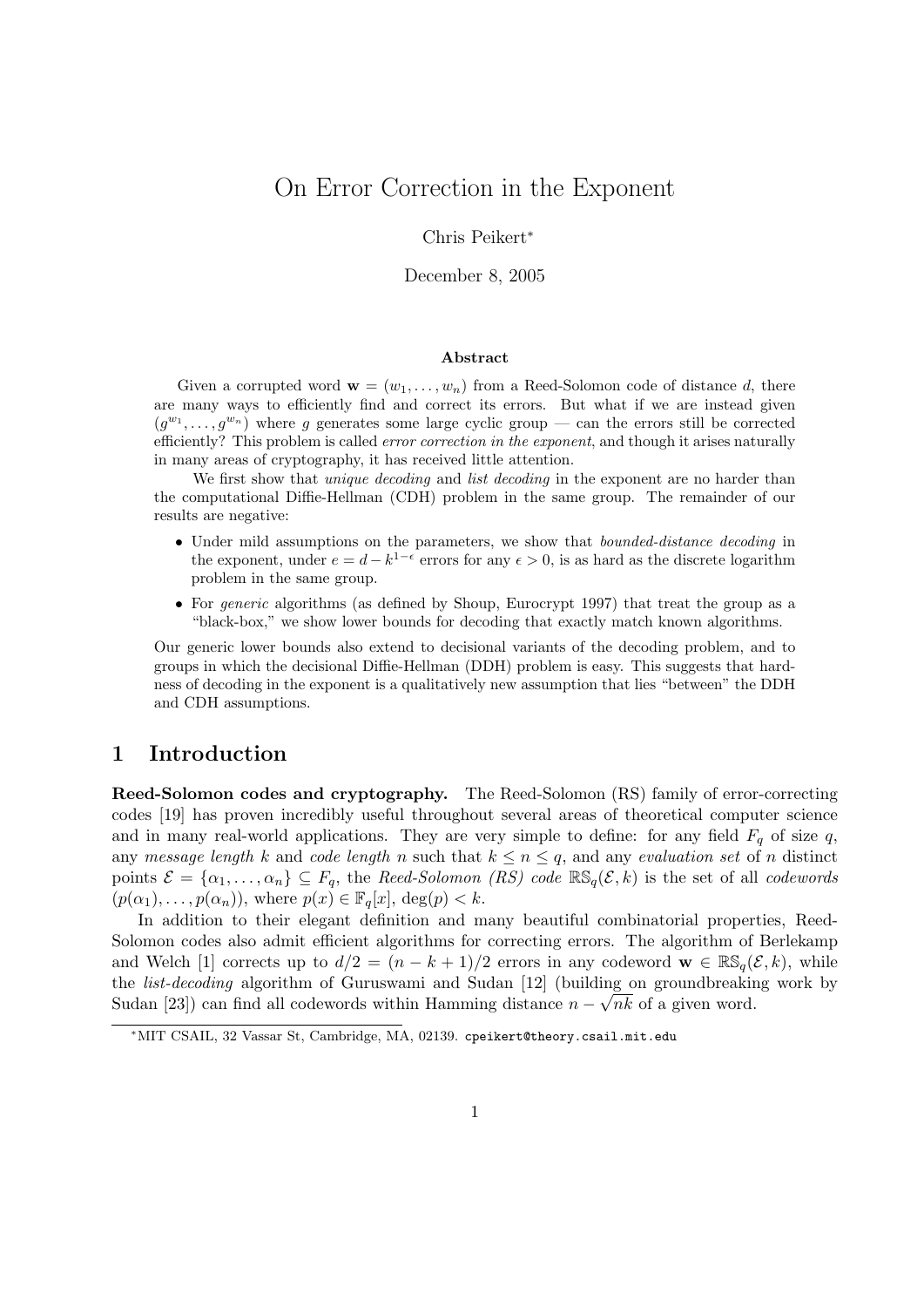Reed-Solomon codes also play a fundamental role in modern cryptography, but are often known by a different name: Shamir (or polynomial) secret-sharing [21]. McEliece and Sarwate first observed [15] that sharing a secret using Shamir's scheme is equivalent to encoding the secret under an RS code: a random low-degree polynomial p is chosen so that  $p(\alpha_0)$  is the value of the secret, and the shares are the evaluations of p at many other distinct points  $\alpha_1, \ldots, \alpha_n$ . Moreover, reconstructing the secret when players withhold or mis-report their shares is equivalent to decoding a codeword that has been corrupted with erasures or errors (respectively).

Placing shares in the exponent. Many cryptographic schemes rely on the presumed hardness of computing discrete logs in some cyclic group  $G$  of prime order q generated by an element  $q$ . In constructing threshold versions of such schemes, distributing trust over many players often involves distributing the secret key via polynomial secret sharing/RS encoding (where the alphabet is the field  $\mathbb{Z}_q$ ). To perform the cryptographic task, typically the players must collectively compute some value of the form  $g^w$ , where w depends on the secret key and must remain secret. For example, to decrypt an ElGamal [10] ciphertext  $(c, d) = (g^r, m \cdot y^r)$  where  $y = g^x$  and x is the secret key, the players must collectively compute the value  $c^x = g^{xr}$  without revealing their individual shares of x.

The basic protocol for computing  $g^w$  usually works as follows:

- 1. Player i uses its share of the secret key to compute  $g^{w_i}$ , where  $w_i = p(\alpha_i)$  is a share of the secret value  $w = p(\alpha_0)$  under a polynomial p of degree less than k.
- 2. The players broadcast their respective values of  $g^{w_i}$ , for  $i = 1, \ldots, n$ .
- 3. The broadcast values are (efficiently) "interpolated in the exponent"<sup>1</sup> to recover  $g^w$ . Specifically, for any  $S \subset \{1, \ldots, n\}$  such that  $|S| = k$ , given the values  $g^{w_i} = g^{p(\alpha_i)}$  for  $i \in S$ ,

$$
g^w = g^{p(\alpha_0)} = g^{\sum_{i \in S} \lambda_i^S p(\alpha_i)} = \prod_{i \in S} (g^{w_i})^{\lambda_i^S}
$$

using appropriate Lagrange coefficients  $\lambda_i^S$ :

each player locally computes

$$
\lambda_i^S = \prod_{j \in S, j \neq i} \frac{\alpha_j - \alpha_0}{\alpha_j - \alpha_i} \mod q.
$$

In Step 3 above, notice that any subset  $S$  of size  $k$  suffices, and that the values from players outside S are unused in the interpolation formula. Therefore interpolation in the exponent is robust against a "halting" adversary  $-$  i.e., one that may refuse to broadcast some shares, but always correctly reports the values of those shares it does broadcast.

Introducing errors in the exponent. A malicious adversary, on the other hand, may lie about its shares. This introduces errors in the exponent, instead of erasures. Without a way to separate correct shares from incorrect shares, the interpolation formula may produce different results depending on which shares are used.

This motivates the natural question of whether it is possible to efficiently *correct errors* "in the exponent." More specifically: if a vector  $\mathbf{x} = (x_1, \ldots, x_n)$  differs from some RS codeword

<sup>&</sup>lt;sup>1</sup>Using the language of coding theory, we might call this "erasure-decoding in the exponent."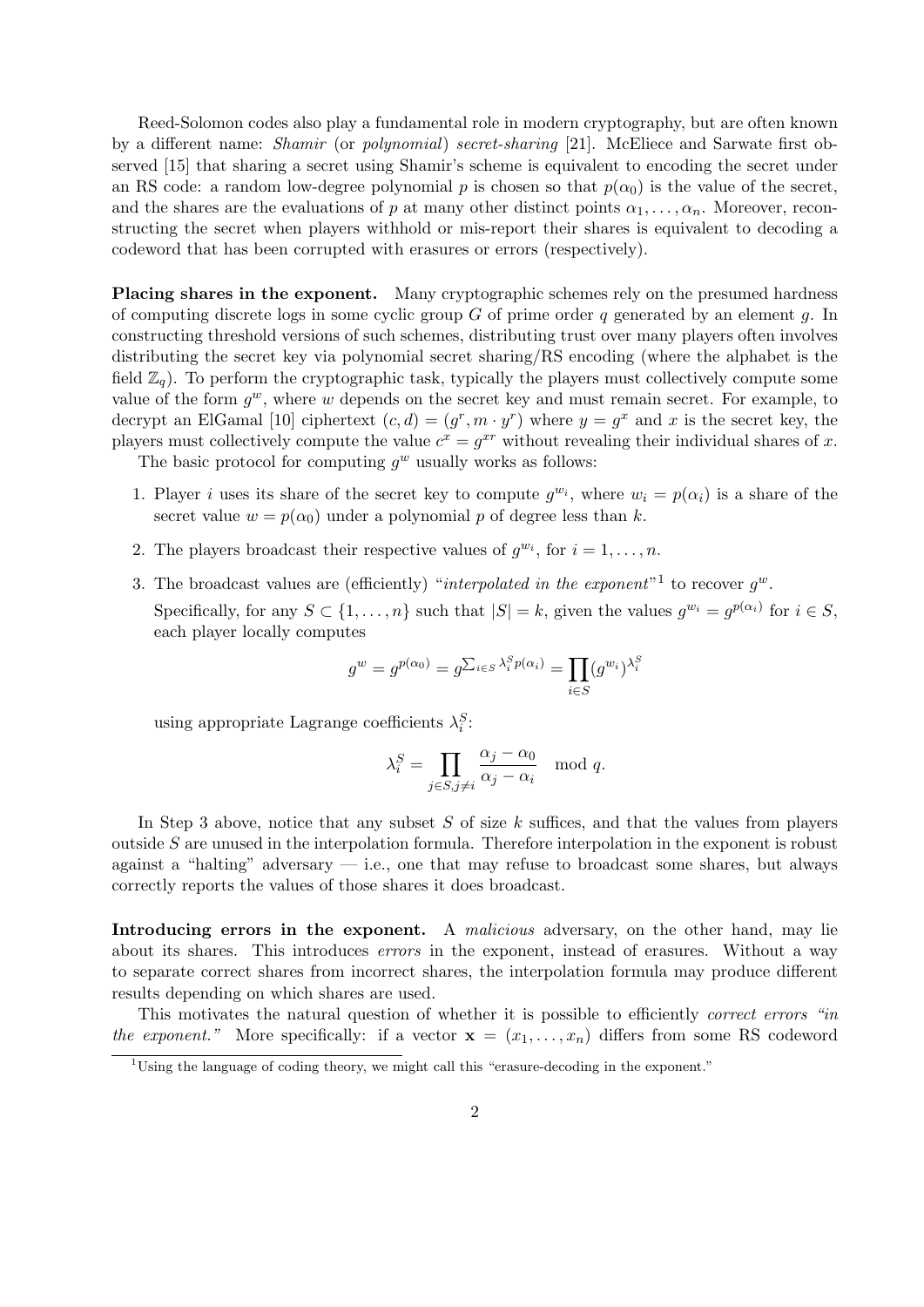$\mathbf{w} = (w_1, \dots, w_n)$  in at most e positions, then given  $g^{\mathbf{x}} = (g^{x_1}, \dots, g^{x_n})$ , is it possible to efficiently recover  $g^{\mathbf{w}} = (g^{w_1}, \dots, g^{w_n})$ ?

The goal of this paper is to investigate the computational complexity of error correction in the exponent, and to relate it to well-known computational problems in cyclic groups (such as discrete log and Diffie-Hellman).

Relationships among parameters. Error correction in the exponent involves several different parameters, and its complexity depends upon the relationships among these parameters. For analyzing asymptotic behavior, all these parameters  $(q, n, k, e)$  will be seen as functions of a single security parameter  $\ell$ . We will focus our attention on those parameter values which are most common in cryptographic settings:

- Complexity of algorithms will always be measured relative to the security parameter  $\ell$ . An efficient algorithm is one that runs in time polynomial in the security parameter. A function is said to be negligible if it asymptotically decreases faster than the inverse of any fixed polynomial in  $\ell$ ; otherwise it is said to be *non-negligible*.
- The alphabet size q is exponential in  $\ell$ ; that is,  $q = 2^{O(\ell)}$ .
- The codeword length n (which often corresponds to the number of players in a protocol) may be an arbitrary polynomial in  $\ell$ . Therefore n is some polynomial in log q.
- The message length k (which often corresponds to the number of "curious"  $-$  i.e., semi-honest — players) is at most  $n$ .
- The number of errors e (which often corresponds to the number of malicious players) is at most n.

In protocols, often it is assumed that either  $e = 0$  (corresponding to an honest-but-curious adversary) or  $e = k - 1$  (corresponding to a fully-malicious adversary). In order to understand the problem more generally, we will consider e and k independently.

#### 1.1 Applications

While error correction in the exponent is a very interesting problem in its own right, it is also heavily motivated by existing work.

In the positive direction, an error correction algorithm would be highly desirable, because it would lead to improvements in robustness (i.e., correctness in the presence of cheating players) and efficiency of many multiparty cryptographic protocols. Currently, these protocols often require either expensive zero-knowledge proofs of correct operation, or more efficient tools like verifiable secret sharing. In either case, these steps cost extra rounds of communication and computation, which could be avoided by instead having the parties perform local error correction (with the side-effect of also identifying cheating parties).

There are many concrete cryptographic systems in the literature which would benefit from error correction in the exponent, including (but not limited to): threshold DSS key generation and signature protocols [11], threshold ElGamal protocols [17], protocols for multiplication of shared secrets in the exponent [18], distributed pseudorandom generators, functions, and verifiable random functions [16, 9, 6], traitor-tracing schemes [2], and others. The last example of a traitor-tracing scheme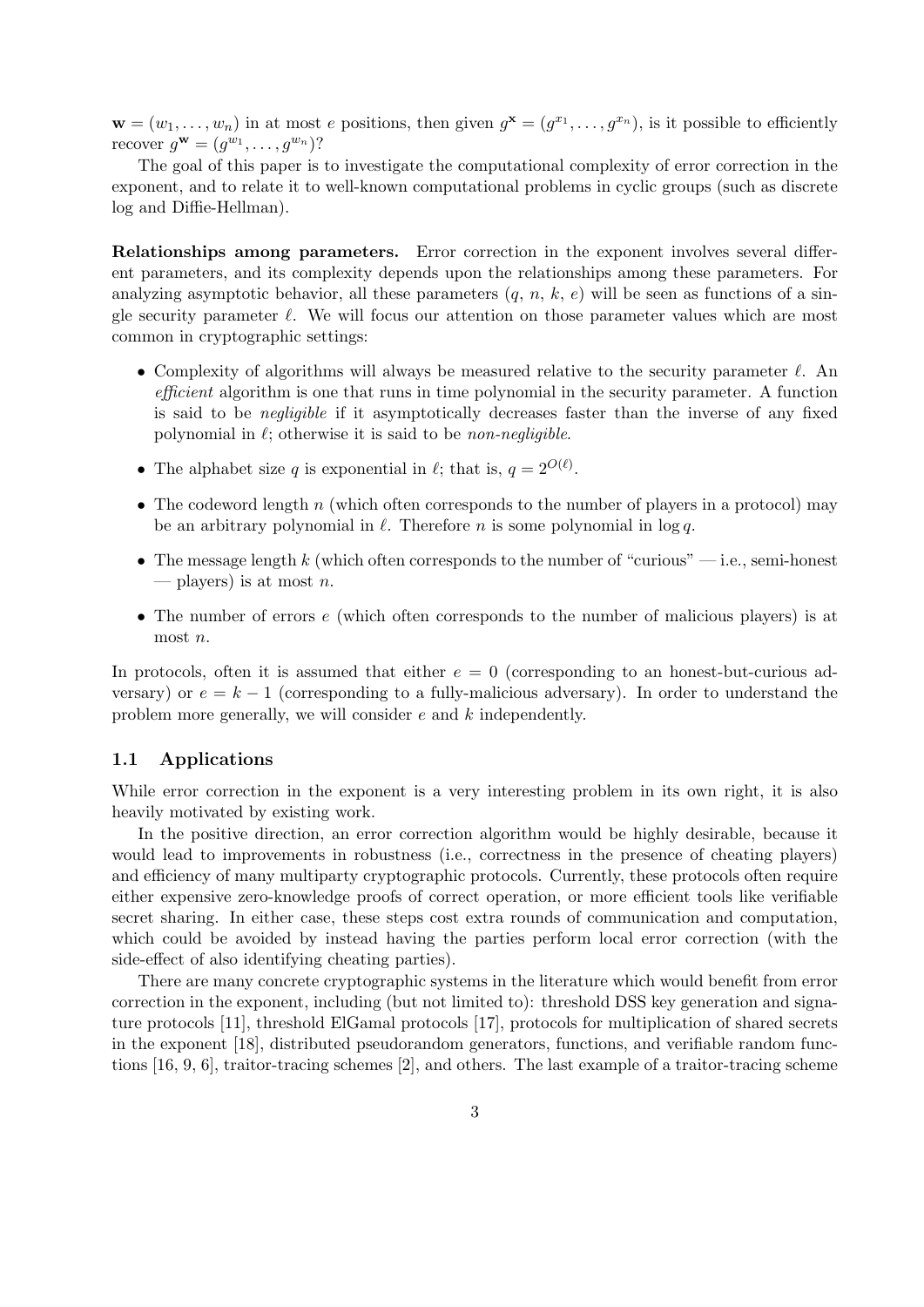is interesting because, unlike the others, it is not a threshold cryptographic protocol. This indicates that error correction in the exponent may have relevance in many other areas of cryptography as well.

On the other hand, if in our study of this problem we discover that it appears to be hard, then it can be used as a basis for new assumptions that may provide a foundation for new kinds of cryptographic schemes, or improved constructions of existing primitives.

### 1.2 Our Results

We consider the problem of correcting errors in the exponent for the (family of) codes  $\mathbb{RS}_{q}(\mathcal{E}, k)$ , defined over the field  $\mathbb{Z}_q$  for prime q.

First we observe that *unique decoding* and *list decoding* in the exponent, when the number of errors e does not exceed the classical error bounds for those problems, is no harder than the computational Diffie-Hellman (CDH) problem [8] in the same group. The remainder of our results are negative:

- Under mild assumptions on the parameters, we show that *bounded-distance decoding* in the exponent under  $e = d - k^{1-\epsilon}$  errors is as hard as the discrete logarithm problem in the same group, for any constant  $\epsilon > 0$ .
- For *generic* algorithms (as defined by Shoup [22]) that only perform "black-box" group operations, we show lower bounds for decoding that exactly match known algorithms.

Our generic lower bounds also extend to decisional variants of the decoding problem, and to groups in which the decisional Diffie-Hellman (DDH) problem is easy. This suggests that hardness of decoding in the exponent is a qualitatively new assumption that lies "between" the DDH and CDH assumptions.

Taken together, our positive and negative results may also hint at new connections between other popular problems on cyclic groups (e.g., discrete log and Diffie-Hellman), which may be illuminated by further study of error correction in the exponent.

### 1.3 Related Work

We are aware of only one work which directly addresses error correction in the exponent: Canetti and Goldwasser [4] gave a simple, efficient decoding algorithm which works when  $e + 1 = k = 0$  $O(\sqrt{n})$ . (See Proposition 2.1 for a generalization.) This provides an inexpensive way to achieve mild robustness in their threshold version of the Cramer-Shoup cryptosystem [7].

A few recent works have investigated the hardness of various "plain" (i.e., not in the exponent) decoding tasks for Reed-Solomon codes. Cheng and Wan [5], somewhat surprisingly, showed that (under an appropriate number of errors) certain list- and bounded-distance decoding problems are as hard as computing discrete logs. However, their setting differs from ours in many important ways: in their work, q is necessarily small (polynomial in  $n$ ), and list-decoding is related to the discrete log problem in the field  $\mathbb{F}_{q^h}$  for a somewhat large h. In contrast, we are concerned mainly with unique decoding and bounded-distance decoding as they relate to computational problems in groups of order q, where q is exponentially large in  $n$ .

Guruswami and Vardy [13] resolved a long-standing open problem, showing that maximumlikelihood decoding (i.e., finding the nearest codeword) of Reed-Solomon codes is NP-hard. More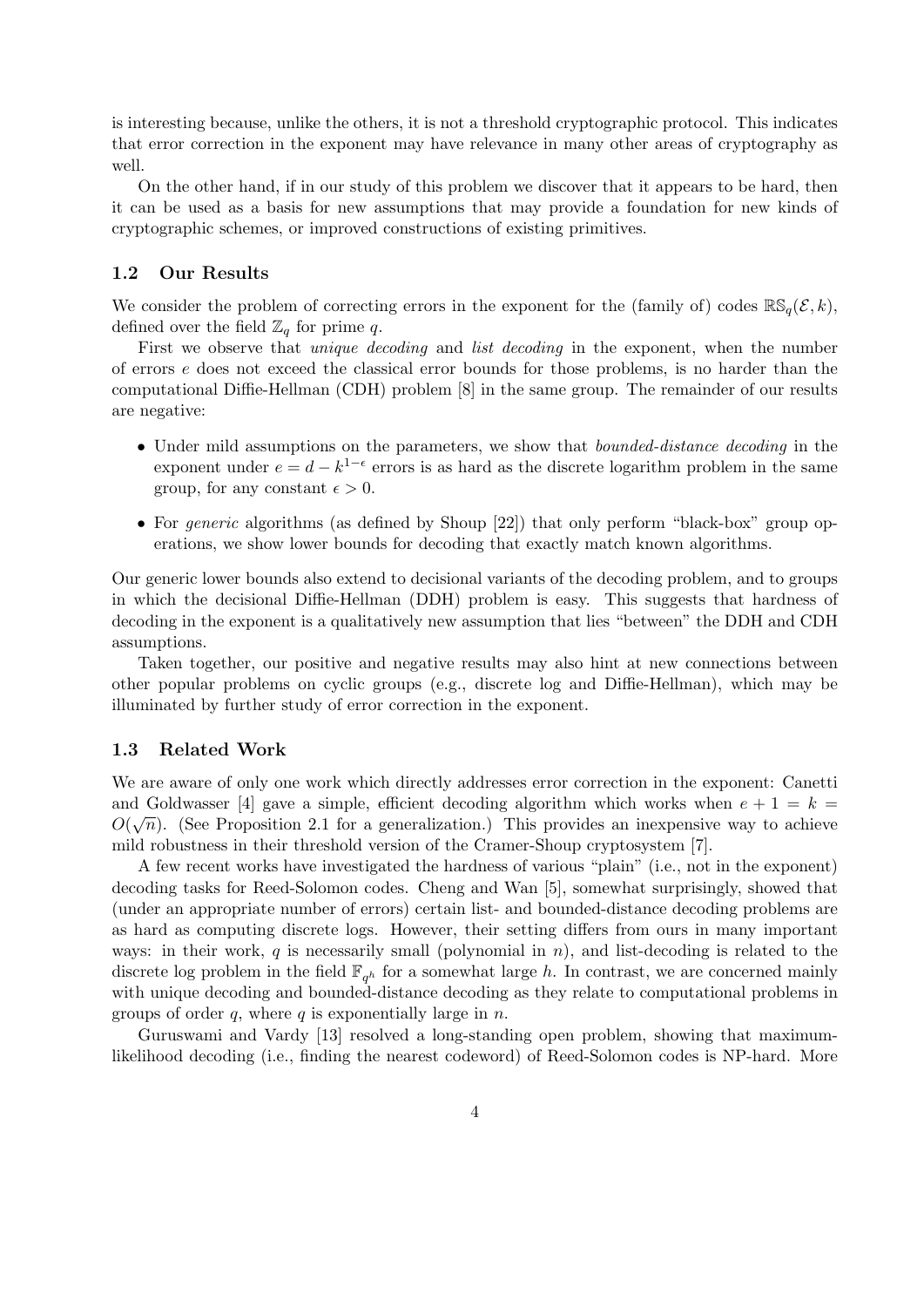specifically, they showed that it is hard to distinguish whether a word is at distance  $n - k$  or  $n - k - 1$  from a Reed-Solomon code. Of course, the problem remains NP-hard when placed "in the exponent." However, their results are also incomparable to ours: they show a stronger form of hardness, but only in the worst case, for a very large number of errors, and for a carefully-crafted evaluation set  $\mathcal{E}$ . In contrast, we show weaker forms of hardness, but in the average case, under many fewer errors, and for any  $\mathcal{E}$ .

We again stress that both of the above works  $[5, 13]$  are concerned with the hardness of plain decoding (not in the exponent).

**Notation.** We denote a vector **x** in boldface and its value at index i by  $x_i$ . For two vectors **x**, y of the same length, define  $\Delta(x, y)$  to be the Hamming distance between x and y, i.e. the number of indices i for which  $x_i \neq y_i$ . Define wt(**x**) =  $\Delta(0, \mathbf{x})$ . For a code  $\mathbb{C}$  and a vector **x**, define  $\Delta(\mathbf{x}, \mathbb{C}) = \min_{\mathbf{y} \in \mathbb{C}} \Delta(\mathbf{x}, \mathbf{y})$ . Denote  $\{1, \ldots, n\}$  by  $[n]$ .

## 2 Initial Observations and Upper Bounds

Unique decoding with a Diffie-Hellman oracle. Clearly, unique decoding in the exponent under  $e < (n-k+1)/2$  errors is no harder than the discrete log problem: given  $(g^{x_1}, \ldots, g^{x_n})$ , taking discrete logs yields  $(x_1, \ldots, x_n)$ , which can be corrected using the standard algorithms [1]. However, this approach is actually overkill: it is, in fact, enough to have an oracle for the (computational) Diffie-Hellman problem in  $G$ . The main ingredient of the Berlekamp-Welch algorithm is simply a linear system, which can be solved in the exponent if we have a way to perform multiplication and inversion mod  $q$  (in the exponent). Multiplication is immediately provided by the Diffie-Hellman oracle: on  $g^a, g^b$ , the oracle gives us  $g^{ab}$ . Inversion can be implemented as follows: on input  $g^a$ , compute  $g^{a^{-1} \bmod q} = g^{a^{q-1} \bmod q}$  by repeated squaring in the exponent. (Note that this approach requires that  $q$  be known.)

Unique decoding by enumeration. Another approach to unique decoding (under  $e < (n (k+1)/2$  errors) is to merely enumerate over all subsets of size k of received shares. For each subset K, interpolate the shares (in the exponent) to each point in  $\mathcal{E}$ , counting the number of points in  $\mathcal E$  for which the interpolated value disagrees with the received share. It is easy to show that when the number of disagreements is at most  $e$ , the shares in  $K$  are all correct, and the entire codeword can be recovered from them. Unfortunately, this approach takes time  $\binom{n}{k}$  $\binom{n}{k}$ , which in general is not polynomial in the security parameter.

A similar, but more efficient randomized approach was given in [4] for the case  $e + 1 = k =$ A similar, but more enclear randomized a<br> $O(\sqrt{n})$ . Here we generalize it to arbitrary e,k:

**Proposition 2.1.** For any  $e, k < n$  such that  $e < (n - k + 1)/2$ , there is an algorithm for unique decoding in the exponent which performs  $O(nk(\log q) \cdot {n \choose k})$  $\binom{n}{k}/\binom{n-e}{k}$  $\binom{-e}{k}$  group operations and succeeds with all but negligible (in n) probability. When  $ek = O(n \log n)$ , the algorithm performs  $poly(n)$ .  $O(\log q)$  group operations.

Proof. The algorithm works exactly the same as the enumeration algorithm, except with an independent, random subset K for each iteration, for some suitable number of attempts.

Correctness of the algorithm immediately follows from the distance property of  $\mathbb{RS}_q(\mathcal{E}, k)$ . We now analyze the runtime: each iteration requires  $O(nk \log q)$  group operations, using repeated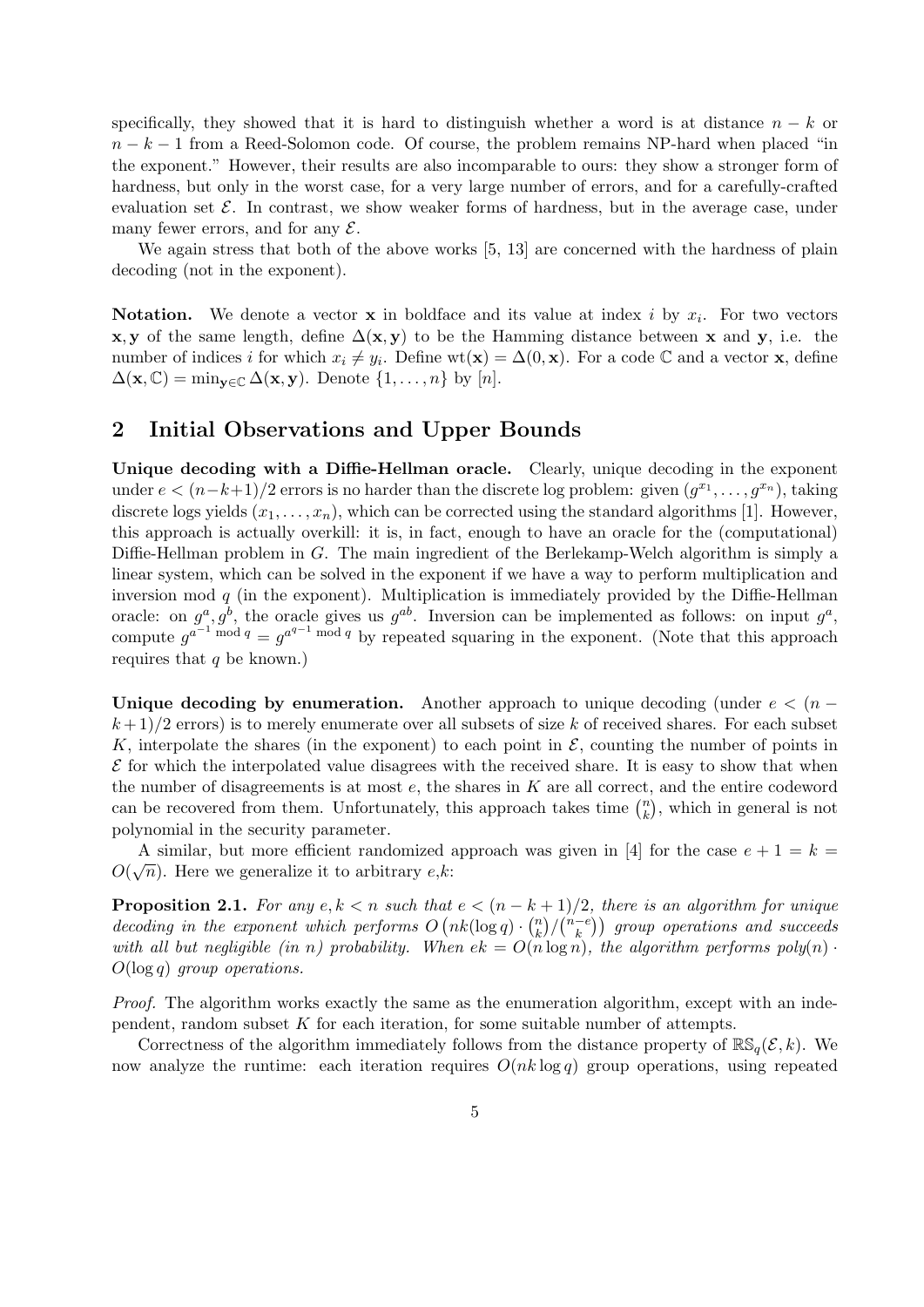squaring to exponentiate each share to its appropriate Lagrange coefficient. An iteration succeeds if and only if all  $k$  of the chosen shares are correct, and the probability of this event is:

$$
\frac{\binom{n-e}{k}}{\binom{n}{k}} = \frac{(n-e)!(n-k)!}{(n)!(n-e-k)!}.
$$

There are two ways to bound this quantity from below: we can write  $\frac{(n-e)!}{n!} \geq n^{-e}$  and  $\frac{(n-k)!}{(n-e-k)!} \geq$  $(n-e-k)^e$ , or we can write  $\frac{(n-k)!}{n!} \geq n^{-k}$  and  $\frac{(n-e)!}{(n-e-k)!} \geq (n-e-k)^k$ . Taking the best of the two options, we get a bound of:

$$
\left(1 - \frac{e+k}{n}\right)^{\min(e,k)} = \exp(-O(\min(e,k)(e+k)/n)) = \exp(-O(ek/n)),
$$

which is  $1/poly(n)$ . Therefore the algorithm can be made to run in poly $(n)$  time and succeed with high probability.  $\Box$ 

Taking the best of all the above approaches, we see that the complexity of unique decoding in the exponent is upper-bounded by the complexity of the CDH problem and by  $nk \cdot (\log q) \cdot {n \choose k}$  $\binom{n}{k}/\binom{n-e}{k}$  $\binom{-e}{k}$ .

List decoding. When the number of errors is larger than the unique decoding radius (i.e., half the distance of the code), the technique of list decoding can still be used to recover all codewords within a given radius of the received word. For example, the list decoding algorithm of Guruswami and Sudan [12] for Reed-Solomon codes can recover all codewords within a radius of  $n-\sqrt{nk}$  (which is always at least as large as the unique decoding radius  $(n - k + 1)/2$ .

The list decoding algorithm of [12] performs operations which are much more sophisticated than those of the Berlekamp-Welch unique decoding algorithm [1]. (For example, the list decoding algorithm needs to compute polynomial GCDs, perform Hensel liftings, and factor univariate polynomials.) However, it turns out that all these operations can still be performed "in the exponent" with the aid of a CDH oracle. Therefore, correcting significantly more errors (i.e.,  $n - \sqrt{n}k$ ) in the exponent also reduces to the CDH problem. (We thank abhi shelat for his assistance with these observations.)

The remainder of this paper will be devoted to establishing hardness results and lower bounds.

### 3 Bounded-Distance Decoding in the Exponent

In this section, we show that *bounded-distance decoding* (a relaxation of unique decoding) in the exponent, under a large number of errors, is as hard as the discrete log problem. We define the following code for a generator g of a cyclic group G of order  $q: \mathbb{C}_q(\mathcal{E}, k, g) = \{(g^{w_1}, \ldots, g^{w_n}) : \mathbf{w} \in$  $\mathbb{RS}_q(\mathcal{E}, k)$ . Note that this code's alphabet is the group G. The Hamming distance  $\Delta$  is defined over  $G<sup>n</sup>$  as it is for any other alphabet.

**Problem:** Bounded-distance decoding of  $\mathbb{C}_q(\mathcal{E}, k, g)$  under e errors. We denote this problem by BDDE-RS<sub>a,E,k,e</sub>.

Instance: A generator g of G, and x such that  $\Delta(\mathbf{x}, \mathbb{C}_q(\mathcal{E}, k, g)) \leq e$ .

**Output:** Any codeword  $\mathbf{p} \in \mathbb{C}_q(\mathcal{E}, k, g)$  such that  $\Delta(\mathbf{p}, \mathbf{x}) \leq e$ .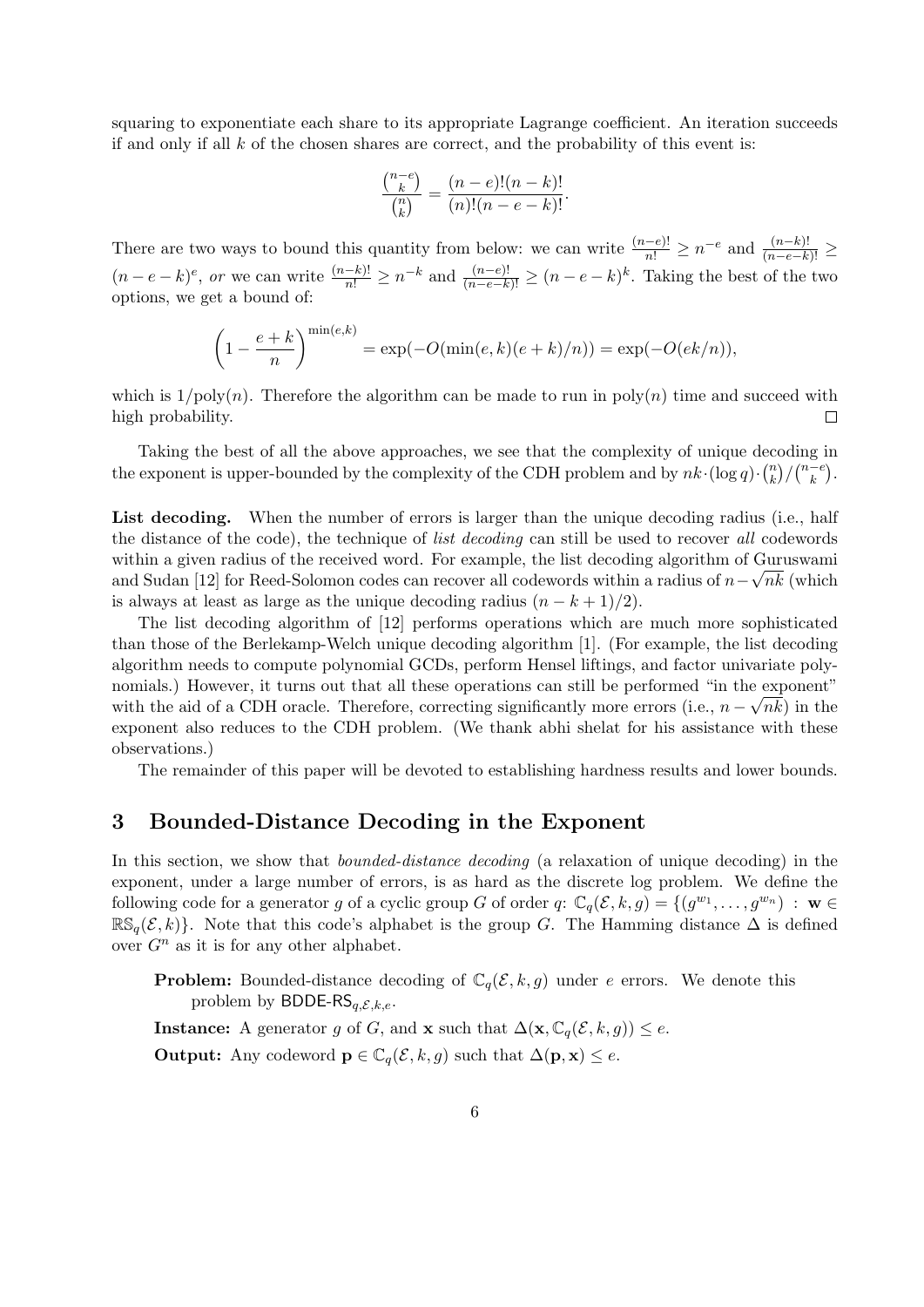We will relate BDDE-RS to the problem of finding a non-trivial *representation* of the identity element relative to a random base, as proposed by Brands [3]:

**Problem:** Finding a nontrivial representation of the identity element  $1 \in G$ , with respect to a uniform base of  $n$  elements. We denote this problem FIND-REP.

**Instance:** A base  $(x_1, \ldots, x_n) \in G^n$ , chosen uniformly.

**Output:** Any nontrivial  $(a_1, \ldots, a_n) \in \mathbb{Z}_q^n$  such that  $\prod_{i=1}^n x_i^{a_i} = 1$ .

Brands showed that solving  $FIND-REF$  in G is as hard as computing discrete logs in G. For completeness, we briefly recall the result and its proof.

**Proposition 3.1** ([3], Proposition 3). If there exists an efficient randomized algorithm to solve  $FIND-REP$  in G with non-negligible probability, then there exists an efficient randomized algorithm which, on input  $(g, y = g^z)$  for any generator  $g \in G$  and uniform  $z \in \mathbb{Z}_q$ , outputs z with overwhelming probability.

*Proof.* Suppose algorithm  $\beta$  solves FIND-REP in G with non-negligible probability. We construct the following algorithm to solve the discrete log problem in G: on input  $(g, y)$  where  $\log_q y$  is desired, choose  $(r_1, \ldots, r_n)$  and  $(s_1, \ldots, s_n)$  from  $\mathbb{Z}_q^n$  uniformly and independently, and let  $x_i = g^{r_i} y^{s_i}$ . Run B on  $(x_1, \ldots, x_n)$ , receiving correct output  $(a_1, \ldots, a_n)$  with non-negligible probability. If  $\sum s_i a_i \neq 0 \mod q$ , output  $-\frac{\sum r_i a_i}{\sum s_i a_i} \mod q$ .

The analysis is straightforward: first observe that the constructed  $(x_1, \ldots, x_n)$  is uniform over  $G<sup>n</sup>$ , because g is a generator of prime order. Furthermore, the  $s<sub>i</sub>$  are independent of  $x<sub>i</sub>$ , so they are independent of B's output. Therefore if  $(a_1, \ldots, a_n)$  is nontrivial,  $Pr[\sum s_i a_i = 0 \mod q] = 1/q$ , which is negligible. Now suppose  $z = \log_g y$ . Then  $1 = \prod x_i^{a_i} = \prod \overline{g^{a_i(r_i + zs_i)}}$ , which implies  $\sum a_i(r_i + zs_i) = 0$  mod q. Solving for z, we see that the algorithm's output is correct.

Finally, because the discrete log problem is random self-reducible, an efficient algorithm that solves discrete log with non-negligible probability can be converted into one which succeeds with overwhelming probability.  $\Box$ 

### 3.1 Our Reduction

Our reduction from FIND-REP to BDDE-RS relies chiefly on the following technical lemma, which bounds the probability that a *random* word in  $G<sup>n</sup>$  (i.e., an instance of FIND-REP) is very far from an RS codeword (in the exponent). This lemma may be of independent interest, and any improvements to it will automatically reduce the error bound in our discrete log reduction.

**Lemma 3.2.** For any positive integer  $c \leq n - k$ , and any code  $\mathbb{C}_q(\mathcal{E}, k, g)$ ,

$$
\Pr_{\mathbf{x}}\left[\Delta(\mathbf{x}, \mathbb{C}_q(\mathcal{E}, k, g)) > n - k - c\right] \leq \frac{q^c \cdot n^{2c}}{\binom{n}{k+c}},
$$

where the probability is taken over the uniform choice of  $x$  from  $G<sup>n</sup>$ .

*Proof.* It is apparent that  $\Delta(\mathbf{x}, \mathbb{C}_q(\mathcal{E}, k, g)) \leq n - k - c$  if (and only if) there exists some set of indices  $S \subseteq [n], |S| = k + c$ , satisfying the following condition, which we call the "low-degree" condition for the set  $S$ :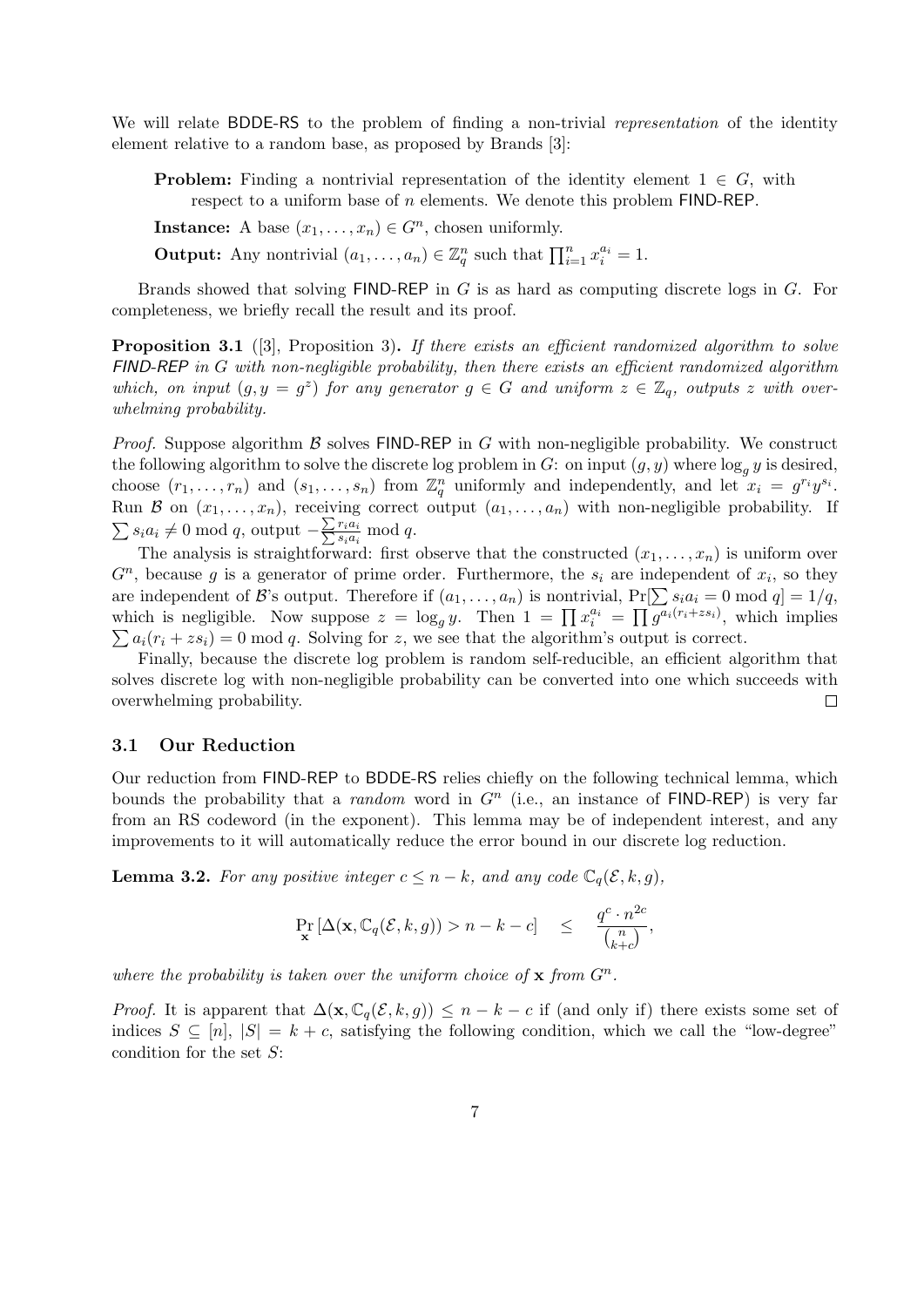The points  $\{(\alpha_i, \log_g x_i)\}_{i \in S}$  lie on a polynomial of degree  $\lt k$ .

Define  $S = \{S \subseteq [n] : |S| = k + c\}$ . For every  $S \in \mathcal{S}$ , define  $X_S$  to be the 0-1 random variable indicating whether  $S$  satisfies the low degree condition, taken over the random choice of  $x$ . Let  $X = \sum_{S \in \mathcal{S}} X_S.$ 

Now for all  $S \in \mathcal{S}$ ,  $Pr_{\mathbf{x}}[X_S = 1] = q^{-c}$ , because any k points of  $\{(\alpha_i, \log_g x_i)\}_{i \in S}$  define a unique polynomial of degree at most  $k$ , and the remaining  $c$  points independently lie on that polynomial each with probability  $1/q$ . Then by linearity of expectation,  $E[X] = {n \choose k+1}$  $\binom{n}{k+c}/q^c$ . Now by Chebyshev's inequality,

$$
\Pr[\Delta(\mathbf{x}, \mathbb{C}_q(\mathcal{E}, k, g)) > n - k - c] = \Pr[X = 0]
$$
  
\n
$$
\leq \Pr[|X - E[X]| \geq E[X]]
$$
  
\n
$$
\leq \frac{\sigma_X^2}{E[X]^2},
$$

where  $\sigma_Z^2$  denotes the variance of a random variable Z.

It remains to analyze  $\sigma_X^2 = E[X^2] - E[X]^2$ . The central observation is that for a large fraction of  $S, S' \in \mathcal{S}, X_S$  and  $X_{S'}$  are independent, hence they contribute little to the variance. In particular, if  $|S \cap S'| \leq k$ , then  $E[X_S|X_{S'} = 1] = E[X_S]$ , i.e.  $X_S$  and  $X_{S'}$  are independent and  $E[X_S X_{S'}] =$  $E[X_S]E[X_{S}].$ 

For all other distinct pairs S, S' such that  $|S \cap S'| > k$ ,  $E[X_S X_{S'}] \le E[X_S] \le 1/q^c$ . The number of such pairs can be bounded (from above) as follows: we have  $\binom{n}{k+1}$  $\binom{n}{k+c}$  choices for S, then  $\binom{k+c}{k+1}$ choices of some  $k+1$  elements of S to include in S', then  $\binom{n-k-1}{c-1}$  $\binom{-k-1}{c-1}$  remaining arbitrary values to complete the choice of S'. So the total number of pairs is at most  $\binom{n}{k+1}$  $\binom{n}{k+c}\binom{k+c}{k+1}\binom{n-k-1}{c-1}.$ 

Putting these observations together, we obtain the following bound on  $\sigma_X^2$ :

$$
\sigma_X^2 = \sum_{S \in \mathcal{S}} (E[X_S^2] - E[X_S]^2) + \sum_{\substack{S,S' \in \mathcal{S} \\ S \neq S'}} (E[X_S X_{S'}] - E[X_S]E[X_{S'}])
$$
\n
$$
\leq \sum_{S \in \mathcal{S}} E[X_S] + \sum_{\substack{S,S' \in \mathcal{S} \\ S \neq S'}} (E[X_S X_{S'}] - E[X_S]E[X_{S'}])
$$
\n
$$
\leq E[X] + \sum_{\substack{S,S' \in \mathcal{S} \\ |S \cap S'| > k}} E[X_S X_{S'}] \leq E[X] \left[1 + {k+c \choose c+1} {n-k-1 \choose c-1} \right].
$$

Since  $k + c \leq n$ , we may apply the (very loose) bound of  $\binom{n}{n}$  $\binom{n}{y} \leq n^y$  to the two binomial coefficients to get  $\sigma_X^2 \leq E[X] \cdot n^{2c}$ , and the claim follows.  $\Box$ 

**Theorem 3.3.** For any n, k, c and q such that  $\binom{n}{k+1}$  $\binom{n}{k+c} \geq 2q^cn^{2c},$  if an efficient randomized algorithm exists to solve BDDE-RS<sub>q,E,k,n-k-c</sub> with non-negligible probability (over a uniform instance and the randomness of the algorithm), then an efficient randomized algorithm exists to solve the discrete log problem in G.

The following corollary gives concrete relationships among  $n, k, q$ , and decoding radius for which the theorem applies.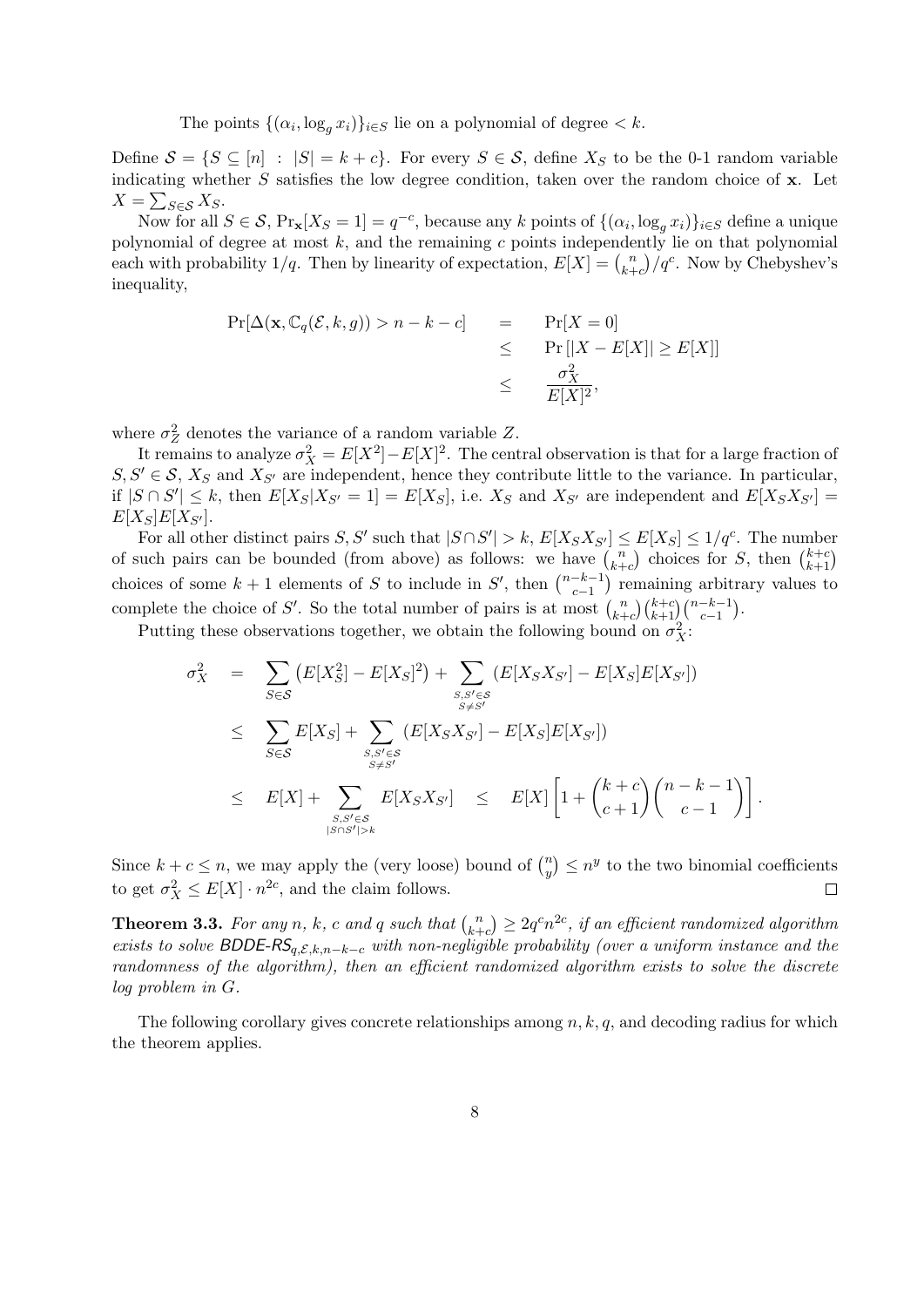**Corollary 3.4.** For any constant  $\epsilon > 0$ ,  $\delta \in (0,1]$ , and any  $q = 2^{O(\ell)}$  exponential in the security parameter  $\ell$ , for any polynomial  $n(\ell) = \omega(\ell^{1/\delta \epsilon})$ , any  $k = \Omega(n^{\delta}), k \leq (1 - \Omega(1)) \cdot n$  and any  $c \leq k^{1-\epsilon}$ , the discrete log problem in cyclic groups of order q reduces to BDDE-RS $_{q,\mathcal{E},k,n-k-c}$ .

*Example 3.5.* For  $k = n/2$  and  $c = k^{0.99}$ , we certainly have  $k \leq (1 - \Omega(1)) \cdot n$  and  $k = \Omega(n^1)$ . Then a poly-time algorithm for bounded-distance decoding in the exponent for RS words of length  $n = \ell^{100}$  under  $n/2 - k^{0.99}$  errors would imply a poly-time algorithm for discrete log in groups of size about  $q = 2^{\ell}$ . In contrast, the unique decoding radius of this code is  $n/4 = n/2 - k/2$ , and the list decoding radius is  $n - \sqrt{nk} \approx n/2 - k \cdot 0.414$ ; both are close to the bounded-distance radius above. Because RS codes can efficiently be uniquely- and list-decoded in the exponent using an oracle for the Diffie-Hellman problem, the error radius of our reduction comes tantalizingly close to providing a reduction from the discrete log problem to the Diffie-Hellman problem. (We thank abhi shelat for this interpretation of the result.)

*Proof of Corollary 3.4.* Because  $\binom{n}{k+1}$  $\binom{n}{k+c} \geq \left(\frac{n}{k+1}\right)$  $(\frac{n}{k+c})^{k+c}$  and  $q^c \geq 2n^{2c}$  for sufficiently large  $\ell$ , then by Theorem 3.3, it suffices to establish that for  $n = \omega(\ell^{1/\delta \epsilon})$  and sufficiently large  $\ell$ ,

$$
\left(\frac{n}{k+c}\right)^{k+c} \ge q^{2c} \quad \iff \quad (k+c)\log\frac{n}{k+c} \ge 2c\log q.
$$

We will establish the second inequality by bounding the left side from below by  $\Omega(k)$ , and bounding the right side from above by  $o(k)$ , which suffices.

First we analyze the left term: because  $c = k^{1-\epsilon}$ ,

$$
\lim_{\ell \to \infty} \frac{n}{k+c} = \frac{n}{k} \ge 1 + \Omega(1),
$$

so log  $\frac{n}{k+c} = \Omega(1)$ . Therefore the left term is  $\Omega(k)$ .

On the right, we have  $2c \log q = c \cdot O(\ell)$ . Because  $c \leq k^{1-\epsilon}$  and  $n = \omega(\ell^{1/\delta \epsilon}) \iff \ell = o(n^{\delta \epsilon})$ , the right side is  $k^{1-\epsilon} \cdot o(n^{\delta \epsilon})$ . Finally  $n^{\delta} = O(k)$ , so we get  $k^{1-\epsilon} \cdot o(k^{\epsilon}) = o(k)$ , as desired.

*Proof of Theorem 3.3.* Suppose that algorithm D solves BDDE-RS<sub>q, E,k,n–k–c with non-negligible</sub> probability. By Proposition 3.1, it will suffice to construct an algorithm  $A$  that solves FIND-REP in G with non-negligible probability.

A works as follows: on input  $\mathbf{x} = (x_1, \ldots, x_n)$ , where x is uniform over  $G^n$ , immediately run  $\mathcal{D}(g, \mathbf{x})$ . By Lemma 3.2,  $(g, \mathbf{x})$  is an instance of BDDE-RS<sub>q, E,k,n–k–c</sub> with probability at least 1/2. Then conditioned on this event, the instance is uniform, and with non-negligible probability  $D$ outputs some  $\mathbf{p} = (p_1, \ldots, p_n)$  where  $\Delta(\mathbf{p}, \mathbf{x}) \leq n - k - c$ . Take any  $k + 1$  indices  $E \subseteq [n]$  such that  $x_i = p_i$  for  $i \in E$ . Then any k of the  $\mathbf{x}_i$  linearly interpolate (in the exponent) to the remaining  $x_i$ . That is, we can compute non-trivial Lagrange coefficients  $\lambda_i$  for all  $i \in E$  such that  $\prod_{i \in E} x_i^{\lambda_i} = 1$ . Let  $\lambda_i = 0$  for all  $i \notin E$ , and output  $(\lambda_1, \ldots, \lambda_n)$ , which is a solution to FIND-REP.  $\Box$ 

# 4 Generic Algorithms for Noisy Polynomial Interpolation

Generic algorithms. Shoup proposed the *generic algorithms* framework [22] for computational problems in groups. Informally, a generic algorithm only performs group operations in a black-box manner; it does not use any particular property of the *representation* of group elements.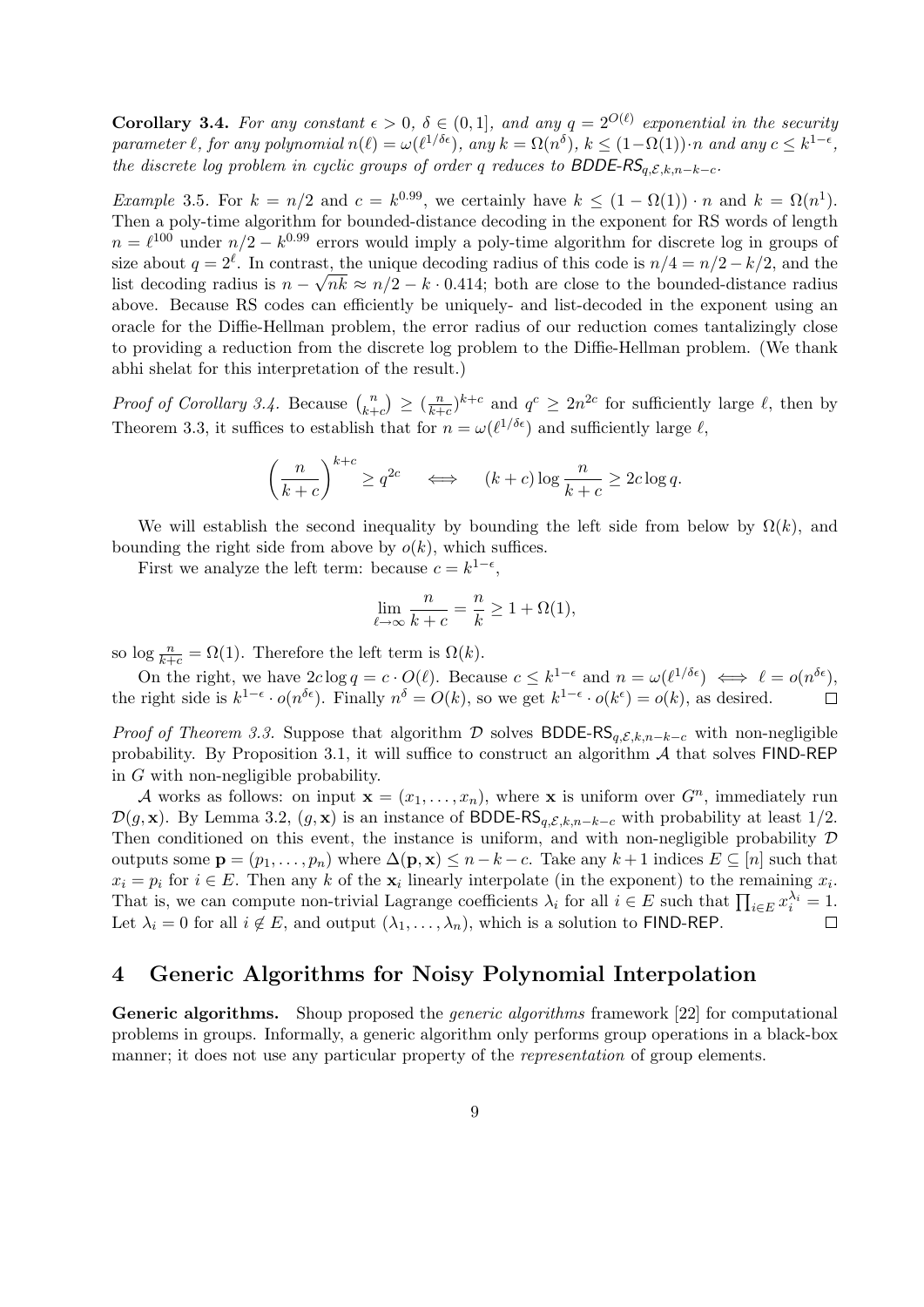Formally, we consider a group G, an arbitrary set  $S \subset \{0,1\}^*$  with  $|S| \geq |G|$ , and a random injective encoding function  $\sigma : G \to S$ . We are only concerned with cyclic groups G of prime order q, independent of their representation. Such group are all isomorphic to  $\mathbb{Z}_q$  under addition, so we will assume without loss of generality that  $G = \mathbb{Z}_q$  under group operation +.

A generic algorithm A has access to an encoding list  $(\sigma(x_1), \ldots, \sigma(x_t))$  of elements  $x_1, \ldots, x_t \in$  $\mathbb{Z}_q$ . A can make unit-time queries of the form  $x_i \pm x_j$  to a group oracle by specifying the operation and the indices i, j into the encoding list; the answer  $\sigma(x_{t+1})$ , where  $x_{t+1} = x_i \pm x_j$ , is appended to the list. The query complexity of a generic algorithm is the number of elements in its encoding list (including any provided as input) when it terminates.

The probability space of an execution of  $A$  consists of the random choice of input, the random function  $\sigma$ , and the coins of A. If we bound the success probability of A over this space, then it follows that for *some* encoding function  $\sigma$ , the same bound applies when the probability is taken only over the input and  $A$ 's coins. Therefore any algorithm which uses the group in a "black-box" manner is subject to the bound.

We remark that most general-purpose algorithms for discrete log and related problems are indeed generic. One exception is the index calculus method, which requires a notion of "smoothness" in the group G. Thus far, index calculus methods have not been successfully applied to groups over the kinds of elliptic curves that are typically used in cryptography.

Schwartz's lemma. A key tool in the analysis of generic algorithms is *Schwartz's Lemma*, which bounds the probability that a multivariate nonzero polynomial, defined over a finite field, is zero at a random point.

**Lemma 4.1** ([20]). For any nonzero polynomial  $f \in \mathbb{F}_q[X_1, \ldots, X_t]$  of total degree d,

 $Pr[f(x_1, \ldots, x_t) = 0] \le d/q,$ 

where the probability is taken over a uniform choice of  $(x_1, \ldots, x_t) \in \mathbb{F}_q^t$ .

Noisy polynomial interpolation. We now consider a problem which we call "noisy polynomial interpolation," which is closely related to decoding for Reed-Solomon codes. (See Remark 4.2 below for details on this relationship.) This is exactly the problem which tends to appear in many multiparty cryptographic protocols.

**Problem:** Generic noisy polynomial interpolation at a fixed point  $\alpha_0 \notin \mathcal{E}$  under  $e$  $(n - k + 1)/2$  errors. We denote this problem by  $\mathsf{GNPI}_{q,\mathcal{E},\alpha_0,k,e}.$ 

**Instance:** An initial encoding list  $(\sigma(P(\alpha_1)+e_1), \ldots, \sigma(P(\alpha_n)+e_n), \sigma(1))$  for a random  $P(x) \in \mathbb{Z}_q[x]$ ,  $\deg(P) < k$ , and a random  $\mathbf{e} \in \mathbb{Z}_q^n$  such that  $\text{wt}(\mathbf{e}) = e$ . **Output:**  $\sigma(P(\alpha_0))$ .

Remark 4.2. GNPI is potentially a *strictly easier* problem than full decoding: it could be the case that interpolating a noisy polynomial at some specific, rare point  $\alpha_0$  is easier than recovering the entire codeword (i.e., interpolating at all points  $\alpha_1, \ldots, \alpha_n$ ). Conversely, recovering the entire codeword would permit generic Lagrange interpolation of the polynomial at any point  $\alpha_0$ . Therefore, the bound for GNPI provided by Theorem 4.3 is potentially stronger than one which might be provided for the full-decoding task.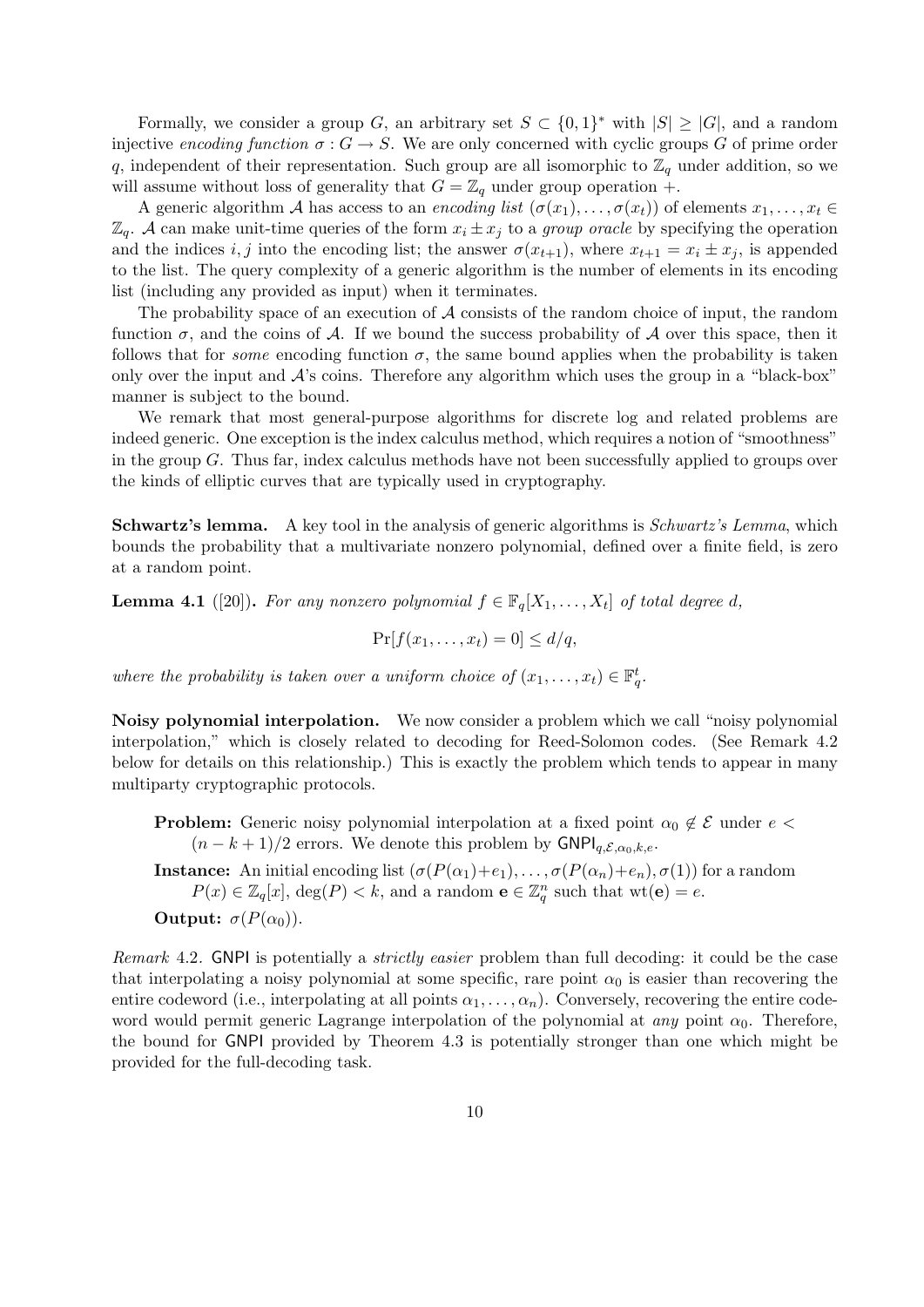**Theorem 4.3.** A generic algorithm for  $GNPI_{q,\mathcal{E},\alpha_0,k,e}$  making m queries succeeds with probability at most  $(m+1)^2 \left(1/q + \binom{n-k}{e} \right)$  $\binom{-k}{e}/\binom{n}{e}$  $\binom{n}{e}$ .

**Corollary 4.4.** If  $ek = \omega(n \log n)$ , then no efficient generic algorithm solves  $\text{GNPI}_{q,\mathcal{E},\alpha_0,k,e}$ , except with probability negligible in the security parameter. In particular, the algorithm of Canetti and Goldwasser [4] (described in Section 2) is optimal.

 $\left(\frac{-k}{n}\right)^e = (1 - k/n)^e = \exp(-\Omega(ek/n)),$  which is negli-*Proof of Corollary 4.4.* First,  $\binom{n-k}{e}$  $\binom{-k}{e}/\binom{n}{e}$  $\binom{n}{e} \leq \left(\frac{n-k}{n}\right)$ gible in n, and hence in the security parameter. Since  $1/q$  is negligible as well, the total success probability is negligible.  $\Box$ 

*Proof of Theorem 4.3.* We can write the real interaction between a generic algorithm  $A$  and its oracle as a game, which proceeds as follows: let  $P_0, \ldots, P_{k-1}$  and  $E_1, \ldots, E_n$  be indeterminants. First, the game chooses  $\mathbf{p} = (p_0, \ldots, p_{k-1}) \leftarrow \mathbb{Z}_q^k$  and  $\mathbf{e} \in \mathbb{Z}_q^n$  uniformly, such that wt $(\mathbf{e}) =$ e. While interacting with A, the game will maintain a list of linear polynomials  $F_1, \ldots, F_t \in$  $\mathbb{Z}_q[P_0,\ldots,P_{k-1},E_1,\ldots,E_n]$ . Concurrently, A will have an encoding list  $(\sigma(x_1),\ldots,\sigma(x_t))$  where  $x_j = F_j(\mathbf{p}, \mathbf{e})$ . Furthermore, the game defines an "output polynomial"  $F_0$ , which corresponds to the correct output.

Initially,  $t = n + 1$ ,  $F_j = E_j + \sum_{i=0}^{k-1} P_i \alpha_j^i$  for  $j \in [n]$ , and  $F_{n+1} = 1$ . The output polynomial is  $F_0 = \sum_{i=0}^{k-1} P_i \alpha_0^i.$ 

Whenever A makes a query for  $x_i \pm x_j$ , the game computes  $F_{t+1} = F_i \pm F_j$ ,  $x_{t+1} = F_{t+1}(\mathbf{p}, \mathbf{e}), \sigma_{t+1} = \sigma$  $\sigma(x_{t+1})$ , and appends  $\sigma_{t+1}$  to A's encoding list. When A terminates, we may assume that it always outputs some  $\sigma_j$  it received from the oracle (otherwise A only succeeds with probability at most  $\frac{1}{q-m}$ ). Then A succeeds iff  $\sigma_j = \sigma(F_0(\mathbf{p}, \mathbf{e}))$ .

The ideal game. We now consider an "ideal game" between A and a different oracle, in which each distinct polynomial  $F_j$  is mapped to a distinct, random  $\sigma_j$ , independent of the value  $F_j(\mathbf{p}, \mathbf{e})$ . More formally, the game proceeds as follows: initially,  $(\sigma_1, \ldots, \sigma_{n+1})$  is just a list of distinct random elements of S corresponding to polynomials  $F_1, \ldots, F_{n+1}$  defined above. Whenever A asks for  $x_i \pm x_j$ as its  $(t+1)$ st query, the game computes  $F_{t+1} = F_i \pm F_j$ . If  $F_{t+1} = F_\ell$  for any  $\ell \leq t$ , the game sets  $\sigma_{t+1} = \sigma_{\ell}$ , otherwise it chooses  $\sigma_{t+1}$  to be a random element of  $S - \{\sigma_1, \ldots, \sigma_t\}$ . Finally, when A terminates, the game chooses a random value  $\sigma_0$  from  $S - \{\sigma_1, \ldots, \sigma_m\}$ , corresponding to  $F_0$ . A succeeds in this game if it outputs  $\sigma_0$ ; since A only produces output from  $\{\sigma_1, \ldots, \sigma_m\}$ , the success probability in the ideal game is zero.

It is easy to see that  $\mathcal{A}$ 's success probability in the real game is identical to its success probability in the ideal game, conditioned on a "failure event" F not occurring. The event F is that  $F_i(\mathbf{p}, \mathbf{e}) =$  $F_{i'}(\mathbf{p}, \mathbf{e})$  for some  $F_i \neq F_{i'}$ , where  $i, i' \in \{0, \ldots, m\}$ , and the probability is taken over  $\mathbf{p}, \mathbf{e}$ .

**Analysis of the games.** We now analyze  $Pr[\mathcal{F}]$ : for any  $F_i \neq F_{i'}$ , consider  $F = (F_i - F_{i'}) \in$  $\mathbb{Z}_q[P_0,\ldots,P_{k-1},E_1,\ldots,E_n]$ . Suppose that in **e**, the values  $e_j$  for indices  $j \in M = \{m_1,\ldots,m_e\}$ are chosen uniformly, while the others are zero. Then we can consider a polynomial  $F'$  in the indeterminants  $P_0, \ldots, P_{k-1}$  and  $E_{m_1}, \ldots, E_{m_e}$ , where  $F'$  is simply F with zero substituted for each  $E_j$ ,  $j \notin M$ .

Let  $\mathbf{e}' = (\mathbf{e}_{m_1}, \dots, \mathbf{e}_{m_e})$ . We are then interested in  $Pr_{\mathbf{p},\mathbf{e}'}[F'(\mathbf{p},\mathbf{e}') = 0]$ . There are two cases: if  $F'$  is nontrivial, then this probability is  $1/q$  by Lemma 4.1, because **p** and **e**' are chosen uniformly. Therefore it remains to bound  $\Pr_{\mathbf{p},\mathbf{e}}[F'=0].$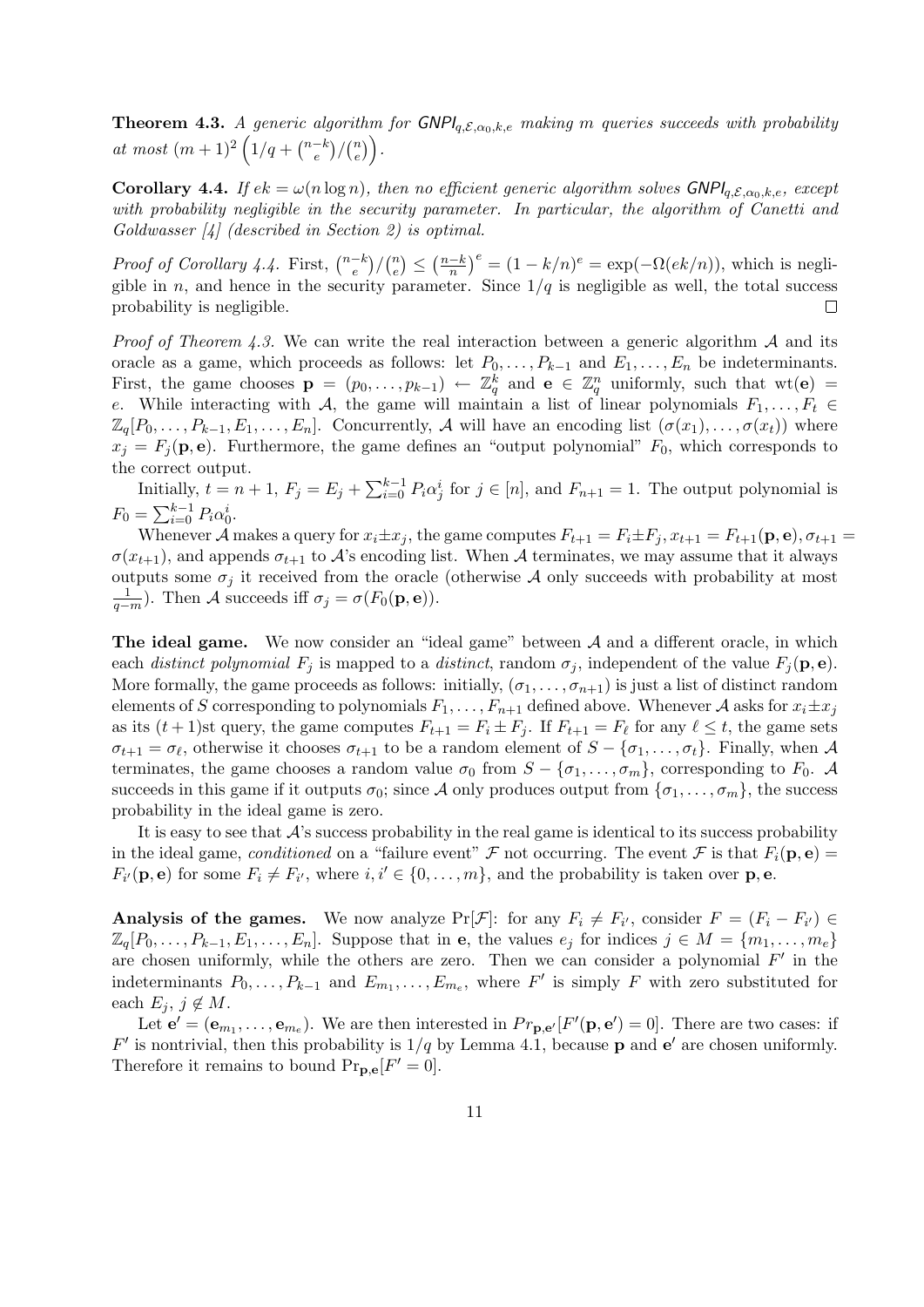In order to have  $F' = 0$ , the constant term and all the coefficients of  $P_\ell$  must be zero in  $F'$ , and hence also in F. By its construction, F is a nontrivial linear combination of  $F_0, \ldots, F_n$ , and  $F_{n+1} = 1$ : i.e., there exist  $\mathbf{c} = (c_0, \ldots, c_n) \in \mathbb{Z}_q^{n+1}$  and  $d \in \mathbb{Z}_q$  such that

$$
F = d + \sum_{j=0}^{n} c_j F_j = d + \sum_{j=1}^{n} c_j E_j + \sum_{\ell=0}^{k-1} P_\ell \cdot \sum_{j=0}^{n} c_j \alpha_j^{\ell}.
$$

Therefore we have  $d = 0$  and  $A\mathbf{c} = 0$ , where A is a Vandermonde matrix with  $A_{\ell+1,j+1} = \alpha_j^{\ell}$  for  $j = 0, \ldots, n$  and  $\ell = 0, \ldots, k - 1$ . Because any k columns of A are linearly independent and F is nontrivial, we have wt(c)  $\geq k+1$ . In order for  $F' = 0$ , it must be that  $c_j = 0$  for every  $j \in M$ . Because the set M is chosen independently of c, the probability of this event is at most  $\binom{n-k}{e}$  $\binom{-k}{e}/\binom{n}{e}$  $\binom{n}{e}$ . Finally, by a union bound over all pairs  $F_i \neq F_{i'}$ , we obtain the result.

### 4.1 Relation to the DDH Problem

In this section, we show evidence that the noisy polynomial interpolation problem in  $G$  is not as easy as the Decisional Diffie-Hellman (DDH) problem in G. Specifically, for the GNPI problem, we show lower bounds for generic algorithms that are augmented with a DDH oracle.

Such lower bounds imply that, even in groups in which the DDH problem is easy, noisy polynomial interpolation may still be hard. Such a scenario is not just idle speculation: there are reasonable instances of so-called "gap Diffie-Hellman" groups [14], in which the DDH problem is known to be easy, but the computational Diffie-Hellman problem is believed to be hard. Recalling from Section 2 that GNPI is no harder than the CDH problem, this suggests that GNPI may be a problem of intermediate hardness, located strictly between the (easy) DDH problem and the (assumed hard) CDH problem.

**Augmented generic algorithms.** We augment a generic algorithm  $A$  with a DDH oracle as follows: at any time, A can submit to the DDH oracle a triple  $(a, b, z)$  of indices into its encoding list. The oracle replies whether  $x_a \cdot x_b = x_z \mod q$ .

**Theorem 4.5.** A generic algorithm for  $\mathsf{GNPI}_{q,\mathcal{E},\alpha_0,k,e}$ , augmented with a DDH oracle, making  $m_G$ queries to its group oracle and  $m_D$  queries to its DDH oracle succeeds with probability at most  $((m_G+1)^2+2m_D)\left(1/q+{\binom{n-k}{e}}\right)$  $\binom{-k}{e}/\binom{n}{e}$  $\binom{n}{e}$ .

**Corollary 4.6.** If  $ek = \omega(n \log n)$ , no efficient generic algorithm augmented with a DDH oracle solves  $\mathsf{GNPI}_{q,\mathcal{E},\alpha_0,k,e}$ , except with probability negligible in the security parameter.

Sketch of Theorem  $4.5$ . As in the proof of Theorem 4.3, we consider "real" and "ideal" games, and bound the probability of a failure event.

Both games proceed much in the same way: they maintain a list of polynomials  $F_i$  and answer queries to the group oracle as before. The games answer DDH queries  $(a, b, z)$  in the following way:

- In the real game, respond "yes" if  $F_a(\mathbf{p}, \mathbf{e}) \cdot F_b(\mathbf{p}, \mathbf{e}) = F_z(\mathbf{p}, \mathbf{e})$ , where the multiplication is done in  $\mathbb{Z}_q$ .
- In the ideal game, respond "yes" if  $F_a \cdot F_b = F_z$ , where the multiplication is of formal polynomials in  $\mathbb{Z}_q[P_0,\ldots,P_{k-1},E_1,\ldots,E_n]$ . (Because every  $F_i$  is linear, the ideal game will only respond "yes" when at least one of  $F_a, F_b$  is a constant.)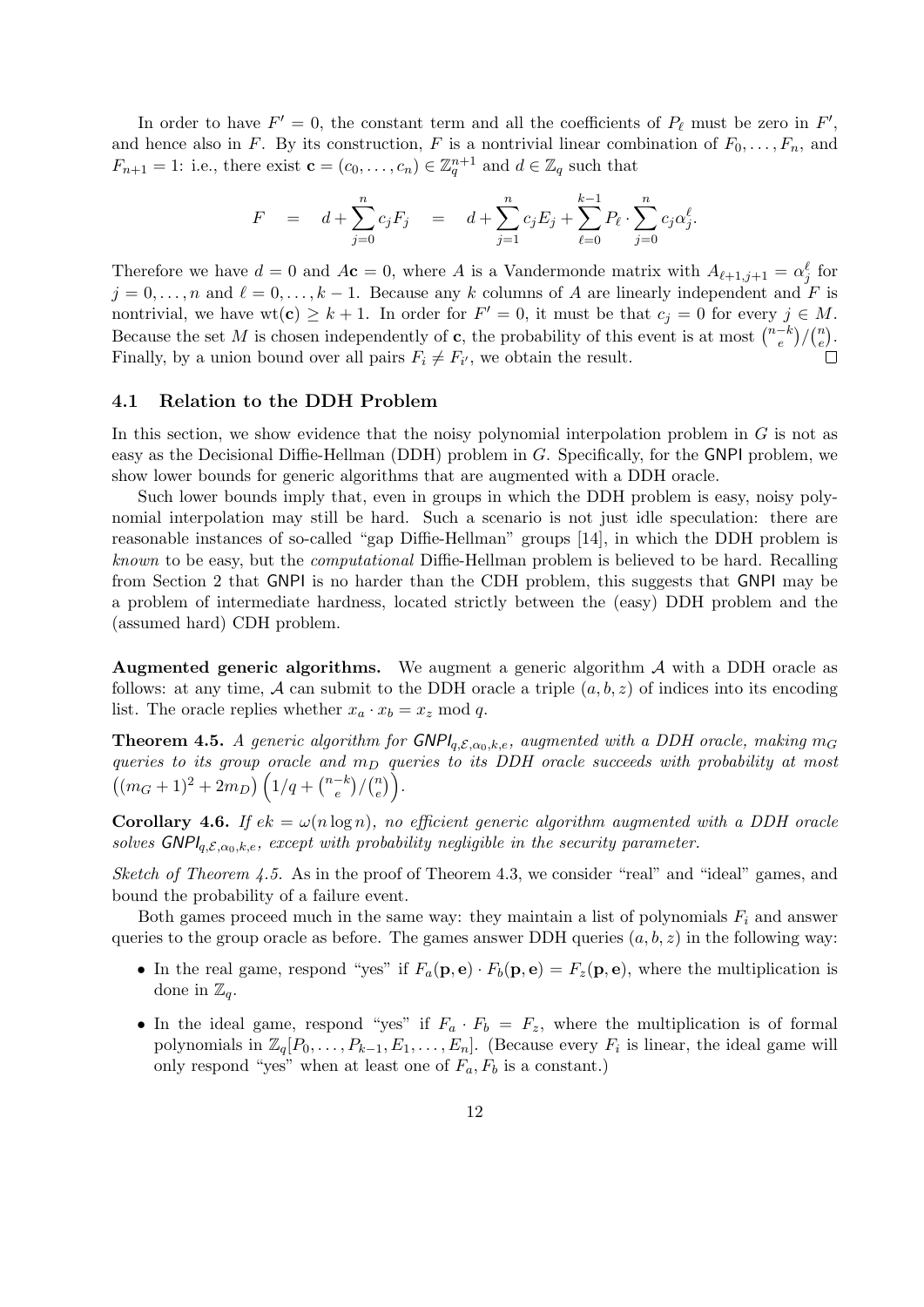The failure event  $\mathcal F$  is the union of the old failure event (from the proof of Theorem 4.3) with the event that, for some query  $(a, b, z)$  to the DDH oracle,  $F_a(\mathbf{p}, \mathbf{e}) \cdot F_b(\mathbf{p}, \mathbf{e}) - F_z(\mathbf{p}, \mathbf{e}) = 0$  when  $F_a \cdot F_b - F_z \neq 0.$ 

As before, suppose  $M = \{m_1, \ldots, m_e\}$  is the set of indices such that  $\{e_j\}_{j\in M}$  are chosen uniformly, while the others are zero, and let  $\mathbf{e}' = (e_{m_1}, \ldots, e_{m_e})$ . For a particular query  $(a, b, z)$ such that  $F = F_a \cdot F_b - F_z \neq 0$ , consider the polynomial  $F' \in \mathbb{Z}_q[P_0, \ldots, P_{k-1}, E_{m_1}, \ldots, E_{m_e}]$ which is defined to be F with zero substituted for all  $E_j$ ,  $j \notin M$ . Define  $F'_a, F'_b, F'_z$  similarly, so  $F' = F'_a F'_b - F'_z$ . Certainly the total degree of F' is at most 2. If  $F' \neq 0$ , then by Lemma 4.1,  $Pr[F'(\mathbf{p}, \mathbf{e}')] = 0] \leq 2/q.$ 

It remains to bound  $\Pr_{\mathbf{e}}[F' = 0 | F \neq 0]$ . In order to have  $F \neq 0$  and  $F' = 0$ , we consider two mutually exclusive cases: (1)  $F_a$  or  $F_b$  (or both) is a constant polynomial, or (2)  $F_a$ ,  $F_b$  are both non-constant polynomials, i.e. of positive degree.

In case (1), F is nonzero, linear, and is a linear combination of  $F_1, \ldots, F_{n+1}$ . As argued in the proof of Theorem 4.3,  $Pr[F' = 0 | F \neq 0] \leq {n-k \choose e}$  $\binom{-k}{e}/\binom{n}{e}$  $\binom{n}{e}$ .

For case  $(2)$ , we first introduce some notation: for a polynomial H and a monomial Z, define  $\mathrm{coeff}_Z(H)$  to be the coefficient of Z in H. We claim that for either  $i = a$  or  $i = b$ ,  $F'_i$  is a constant polynomial. Suppose not: then there exist two indeterminants  $X, Y$  such that  $\text{coeff}_X(F'_a) \neq 0$  and coeff $_Y(F'_b) \neq 0$ . If  $X = Y$ , we see that  $\operatorname{coeff}_{X^2}(F') \neq 0$ , a contradiction. If  $X \neq Y$ , we have

$$
\mathrm{coeff}_{XY}(F')=\mathrm{coeff}_{X}(F'_{a})\mathrm{coeff}_{Y}(F'_{b})+\mathrm{coeff}_{X}(F'_{b})\mathrm{coeff}_{Y}(F'_{a})=0.
$$

Then coeff<sub>X</sub> $(F_b) \neq 0$ , which implies that coeff<sub>X<sup>2</sub></sup> $(F') \neq 0$ , a contradiction.</sub>

Using reasoning as in the proof of Theorem 4.3, we see that

$$
\Pr[F'_a \text{ or } F'_b \text{ is constant} \mid F_a, F_b \text{ are non-constant}] \le 2\binom{n-k}{e}/\binom{n}{e}.
$$

 $\Box$ 

Taking a union bound over all queries to the DDH oracle, we get the claimed result.

#### 4.2 Decisional Variants

Certain decisional versions of the noisy polynomial interpolation problem are also hard for generic algorithms. Here, in addition to the noisy points of the polynomial, the algorithm is given the correct value  $P(\alpha_0)$  and a truly random value (in random order), and simply must decide which is which. We denote this problem by  $\text{DGNPI}_{q,\mathcal{E},\alpha_0,k,e}$ . The hardness of DGNPI implies that  $P(\alpha_0)$ "looks random," given the noisy values of the polynomial.

- **Problem:** Decisional generic noisy polynomial interpolation at a fixed point  $\alpha_0 \notin \mathcal{E}$ under  $e < (n - k + 1)/2$  errors. We denote this problem by  $\text{DGNPI}_{q,\mathcal{E},\alpha_0,k,e}$ .
- **Instance:** Encoding list  $(\sigma(P(\alpha_1)+e_1), \ldots, \sigma(P(\alpha_n)+e_n), \sigma(1), \sigma(z_0), \sigma(z_1))$  for a random  $P(x) \in \mathbb{Z}_q[x]$ ,  $\deg(P) < k$ , a random  $\mathbf{e} \in \mathbb{Z}_q^n$  such that  $\text{wt}(\mathbf{e}) = e$ , and a random bit b where  $z_b = P(\alpha_0)$  and  $z_{1-b}$  is random.

Output: The bit b.

**Theorem 4.7.** A generic algorithm for  $DGNPl_{q,\mathcal{E},\alpha_0,k,e}$  making m queries succeeds with probability at most  $\frac{1}{2} + 2m^2 \left(1/q + \binom{n-k}{e} \right)$  $\binom{-k}{e}/\binom{n}{e}$  $\binom{n}{e}$ .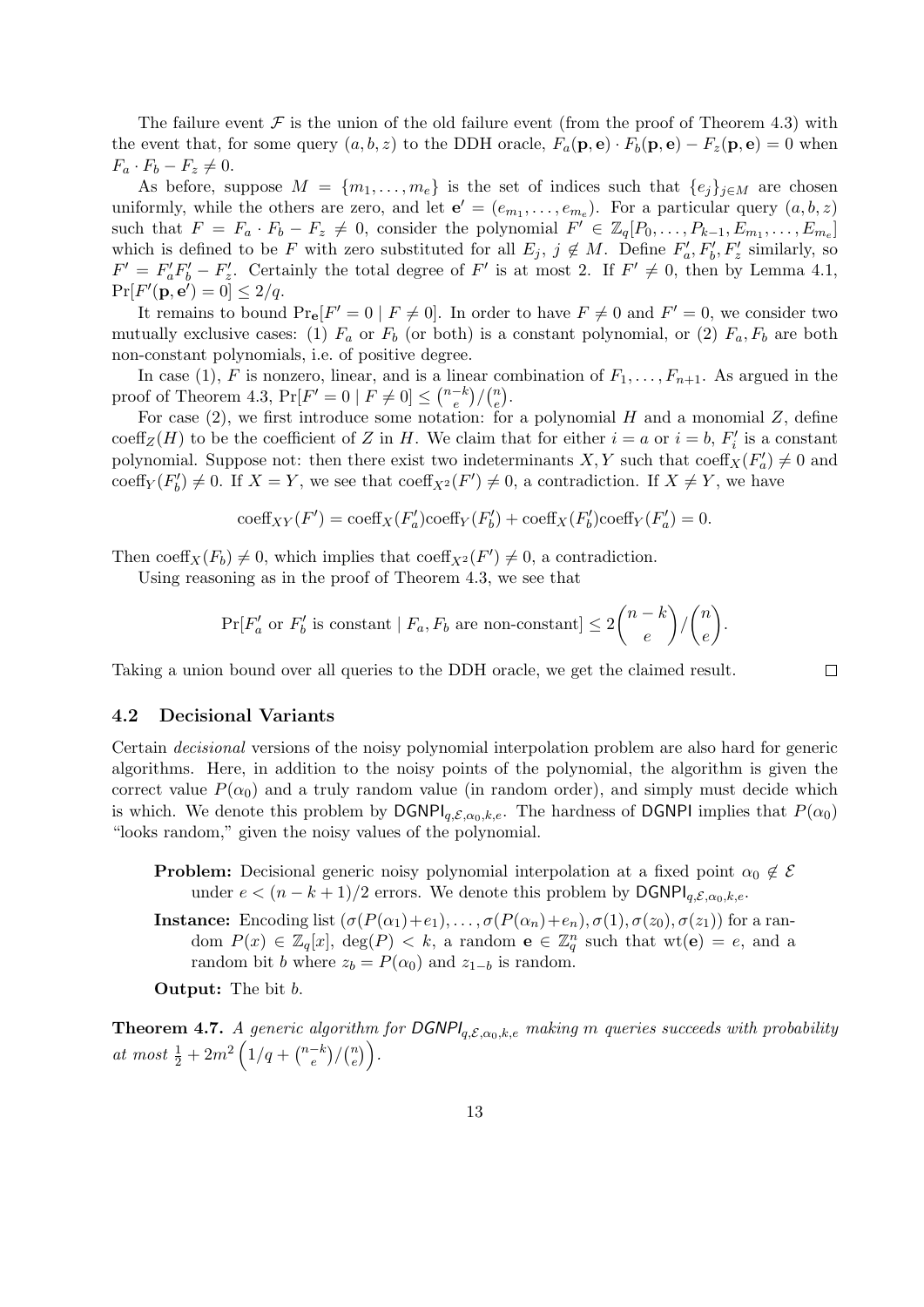Sketch. The proof is very similar to the proof of Theorem 4.3. We again imagine a game which maintains a list of polynomials  $F_i$  in the indeterminants  $P_0, \ldots, P_{k-1}, E_1, \ldots, E_n$ , and two new indeterminants  $Z_0, Z_1$ . In the ideal game, the two input polynomials corresponding to  $z_0$  and  $z_1$  are just  $Z_0$  and  $Z_1$ , respectively. In the ideal game, every distinct polynomial is mapped to a different string, and the algorithm succeeds with probability  $1/2$  because its view is independent of b. The failure event is that for some  $F_i \neq F_{i'}$ , either  $F(\mathbf{p}, \mathbf{e}, \sum_{j=0}^{k-1} p_j \alpha_0^j)$  $\hat{\mathbf{C}}_{0}^{j},z) = 0 \text{ or } F(\mathbf{p},\mathbf{e},z,\sum_{j=0}^{k-1}p_{j}\alpha_{0}^{j})$  $\binom{J}{0} = 0$ where  $F = F_i - F_{i'}$  and z is chosen at random. From here, the analysis proceeds as in Theorem 4.3.  $\Box$ 

In fact, we can extend the definition of DGNPI instances to include the value of the polynomial P at several distinct points  $\beta_0, \ldots, \beta_r \notin \mathcal{E}$ , instead of just at  $\alpha_0$ . These evaluations "look random" to generic algorithms, with a distinguishing advantage bounded by  $2m^2\left(1/q + \binom{n-(k-r)}{e}\right)$  $\binom{k-r}{e}/\binom{n}{e}$  $\binom{n}{e}$ . Also, as in Section 4.1, we can prove that DGNPI is hard for generic algorithms that are augmented with a DDH oracle. We defer the details to the full version.

# 5 Conclusions and Open Problems

We have shown evidence that error correction (of Reed-Solomon codes) in the exponent is hard, and that its hardness seems to be qualitatively different than that of the Diffie-Hellman problems. We can think of several related open problems, including:

- Find some other family of codes which admits an efficient (preferably generic) algorithm for decoding in the exponent, and which can be used as the basis of a secret-sharing scheme or show that the two goals are mutually incompatible.
- Demonstrate a non-generic decoding algorithm for a specific class of cyclic groups with performance better than the generic bounds (perhaps using ideas from index calculus methods).
- Provide new constructions of standard (or new) cryptographic primitives, assuming error correction in the exponent is hard. Such constructions would be useful both as a hedge against possible attacks on other (stronger) assumptions, and for any unique functionality properties they may have.
- Show new connections between the discrete log and Diffie-Hellman problems, using the fact that decoding is often easy with a CDH oracle.

In addition, the general idea of correcting errors in "partially hidden" data (i.e., data that has been obscured by some one-way function) seems ripe with interesting problems.

### Acknowledgements

The author gratefully thanks Shafi Goldwasser, Ran Canetti, Alon Rosen, Adam Smith, Tal Rabin, and abhi shelat for helpful comments and discussions, and the anonymous reviewers for their valuable and constructive suggestions.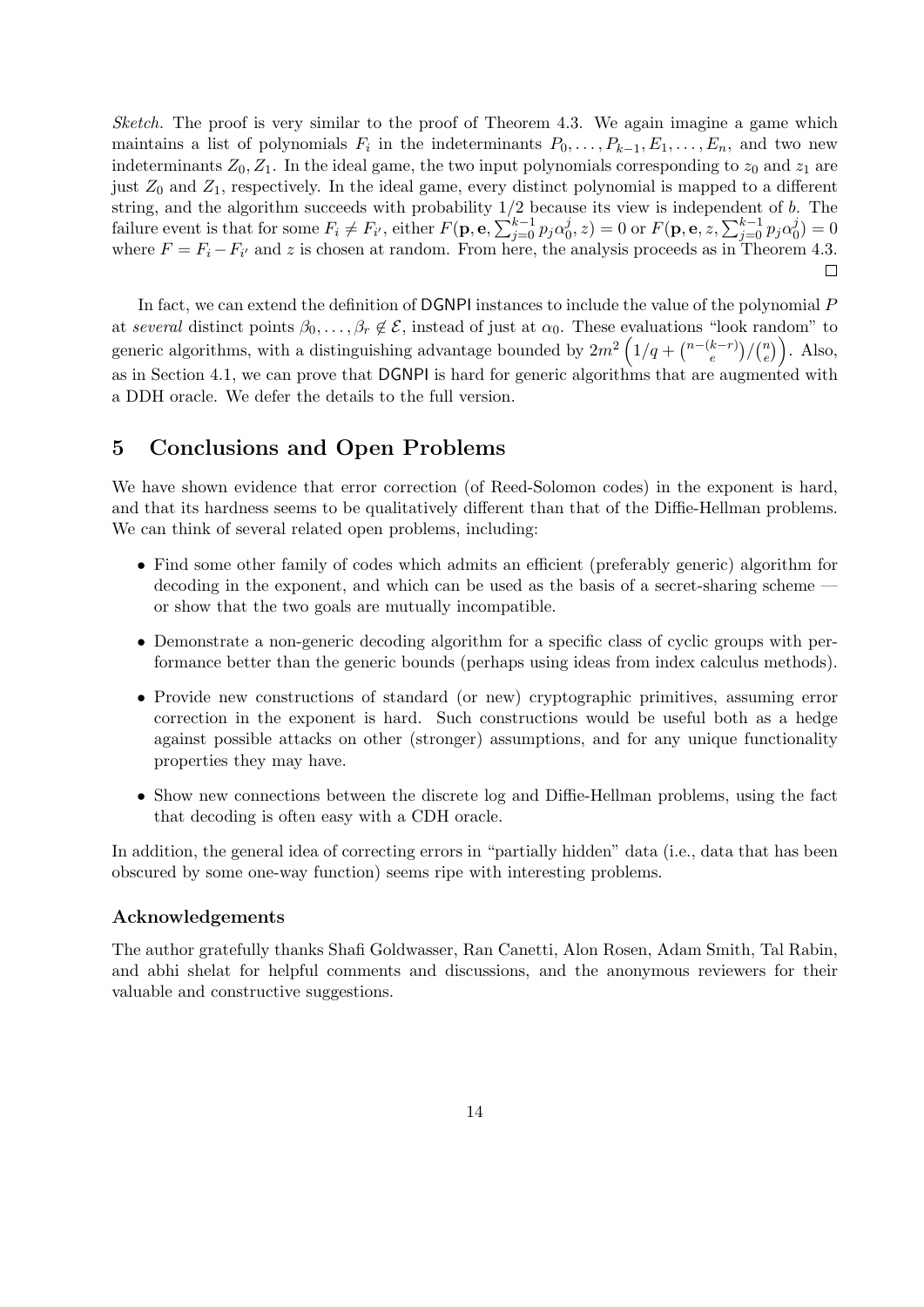### References

- [1] E. Berlekamp and L. Welch. Error correction of algebraic block codes. US Patent Number 4,633,470, 1986.
- [2] D. Boneh and M. K. Franklin. An efficient public key traitor tracing scheme. In CRYPTO '99: Proceedings of the 19th Annual International Cryptology Conference on Advances in Cryptology, pages 338–353, London, UK, 1999. Springer-Verlag.
- [3] S. Brands. Untraceable off-line cash in wallet with observers. In CRYPTO '93: Proceedings of the 13th annual international cryptology conference on Advances in cryptology, pages 302–318, New York, NY, USA, 1994. Springer-Verlag New York, Inc.
- [4] R. Canetti and S. Goldwasser. An efficient threshold public key cryptosystem secure against chosen ciphertext attack. In Advances in Cryptology —  $EUROCRYPT'$  '99, volume 1592, pages 90–106. Springer-Verlag, 1999.
- [5] Q. Cheng and D. Wan. On the list and bounded distance decodability of the Reed-Solomon codes. In Proc. FOCS 2004, pages 335–341. IEEE Computer Society, 2004.
- [6] R. Cramer and I. Damgård. Secret-key zero-knowlegde and non-interactive verifiable exponentiation. In 1st TCC, pages 223–237, 2004.
- [7] R. Cramer and V. Shoup. A practical public key cryptosystem provably secure against adaptive chosen ciphertext attack. In Advances in Cryptology — CRYPTO'98, 1998.
- [8] W. Diffie and M. E. Hellman. New directions in cryptography. IEEE Transactions on Information Theory, IT-22(6):644–654, 1976.
- [9] Y. Dodis. Efficient construction of (distributed) verifiable random functions. In 6th PKC, pages 1–17, 2003.
- [10] T. E. Gamal. A public-key cryptosystem and a signature scheme based on discrete logarithms. IEEE Transactions on Information Theory, 31:469–472, 1985.
- [11] R. Gennaro, S. Jarecki, H. Krawczyk, and T. Rabin. Robust threshold dss signatures. In Advances in Cryptology — Eurocrypt '96, pages  $354-371$ , 1996.
- [12] V. Guruswami and M. Sudan. Improved decoding of reed-solomon and algebraic-geometric codes. In IEEE Symposium on Foundations of Computer Science, pages 28–39, 1998.
- [13] V. Guruswami and A. Vardy. Maximum-likelihood decoding of Reed-Solomon codes is NPhard. In SODA, 2005.
- [14] A. Joux and K. Nguyen. Separating decision Diffie-Hellman from computational Diffie-Hellman in cryptographic groups. J. Cryptology, 16(4):239–247, 2003.
- [15] R. J. McEliece and D. V. Sarwate. On sharing secrets and Reed-Solomon codes. Comm. ACM, 24(9):583–584, 1981.
- [16] M. Naor, B. Pinkas, and O. Reingold. Distributed pseudo-random functions and kdcs. In Advances in Cryptology — Eurocrypt '99, pages  $327-346$ , 1999.